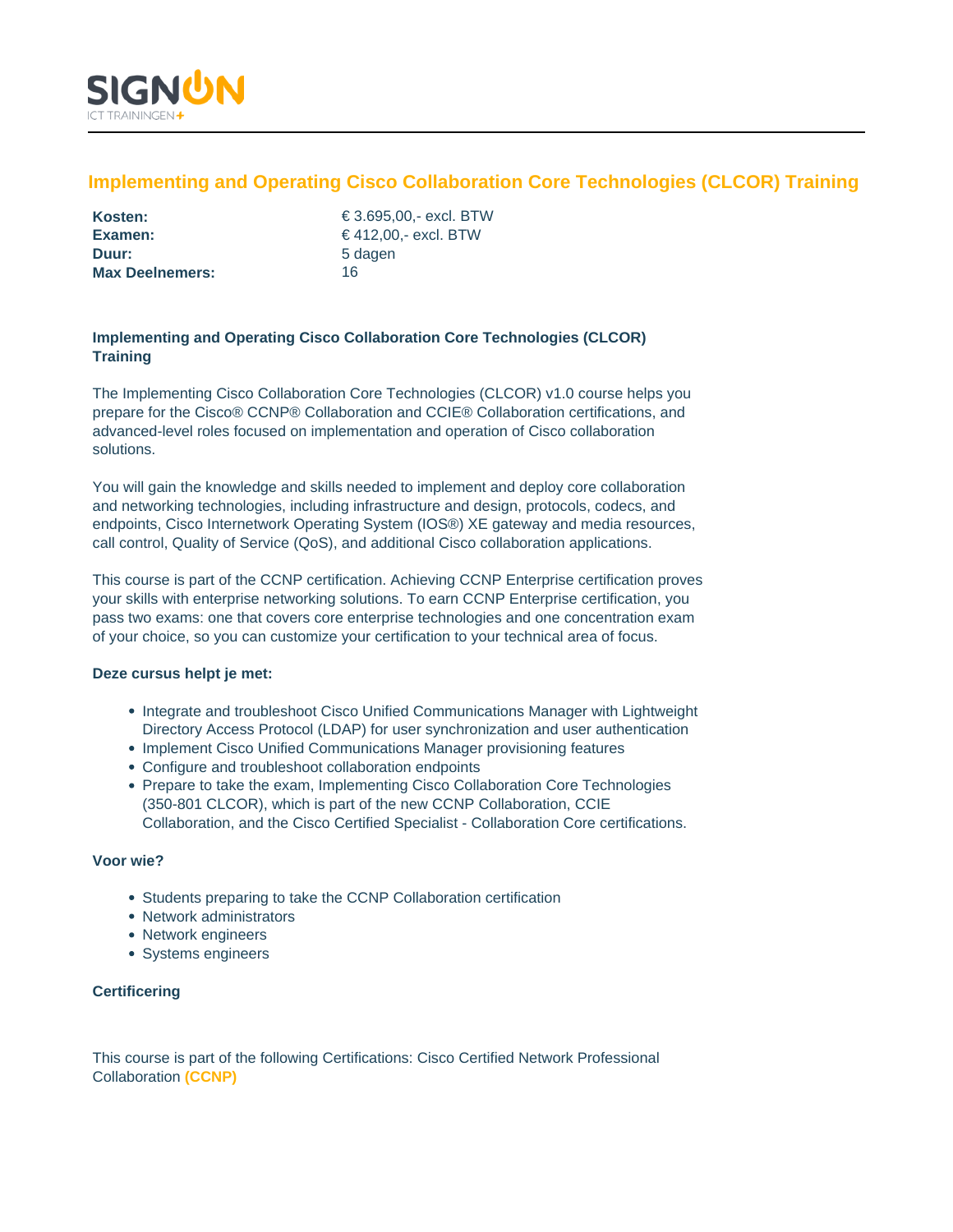# **Voorkennis:**

- Working knowledge of fundamental terms of computer networking, including LANs, WANs, switching, and routing
- **Basics of digital interfaces, Public Switched Telephone Networks (PSTNs), and Voice** over IP (VoIP)
- Fundamental knowledge of converged voice and data networks and Cisco Unified Communications Manager deployment

# **Na het volgen van deze cursus bezit je kennis over de volgende onderwerpen:**

- Describe the Cisco Collaboration solutions architecture
- Compare the IP Phone signaling protocols of Session Initiation Protocol (SIP), H323, Media Gateway Control Protocol (MGCP), and Skinny Client Control Protocol (SCCP)
- Integrate and troubleshoot Cisco Unified Communications Manager with LDAP for user synchronization and user authentication
- Implement Cisco Unified Communications Manager provisioning features
- Describe the different codecs and how they are used to transform analogue voice into digital streams
- Describe a dial plan, and explain call routing in Cisco Unified Communications **Manager**
- Implement Public Switched Telephone Network (PSTN) access using MGCP gateways
- Implement a Cisco gateway for PSTN access
- Configure calling privileges in Cisco Unified Communications Manager
- Implement toll fraud prevention
- Implement globalized call routing within a Cisco Unified Communications Manager cluster
- Implement and troubleshoot media resources in Cisco Unified Communications Manager
- Describe Cisco Instant Messaging and Presence, including call flows and protocols
- Describe and configure endpoints and commonly required features
- Configure and troubleshoot Cisco Unity Connection integration
- Configure and troubleshoot Cisco Unity Connection call handlers
- Describe how Mobile Remote Access (MRA) is used to allow endpoints to work from outside the company
- Analyze traffic patterns and quality issues in converged IP networks supporting voice, video, and data traffic
- Define QoS and its models
- Implement classification and marking
- Configure classification and marking options on Cisco Catalyst® switches

#### **Taal**

De standaard voertaal tijdens de cursus is Engels.

### **Lesmateriaal**

Iedere cursist ontvangt officieel Cisco lesmateriaal. De lestijden zijn van 9:00 tot 16:30.

# **Onze trainers**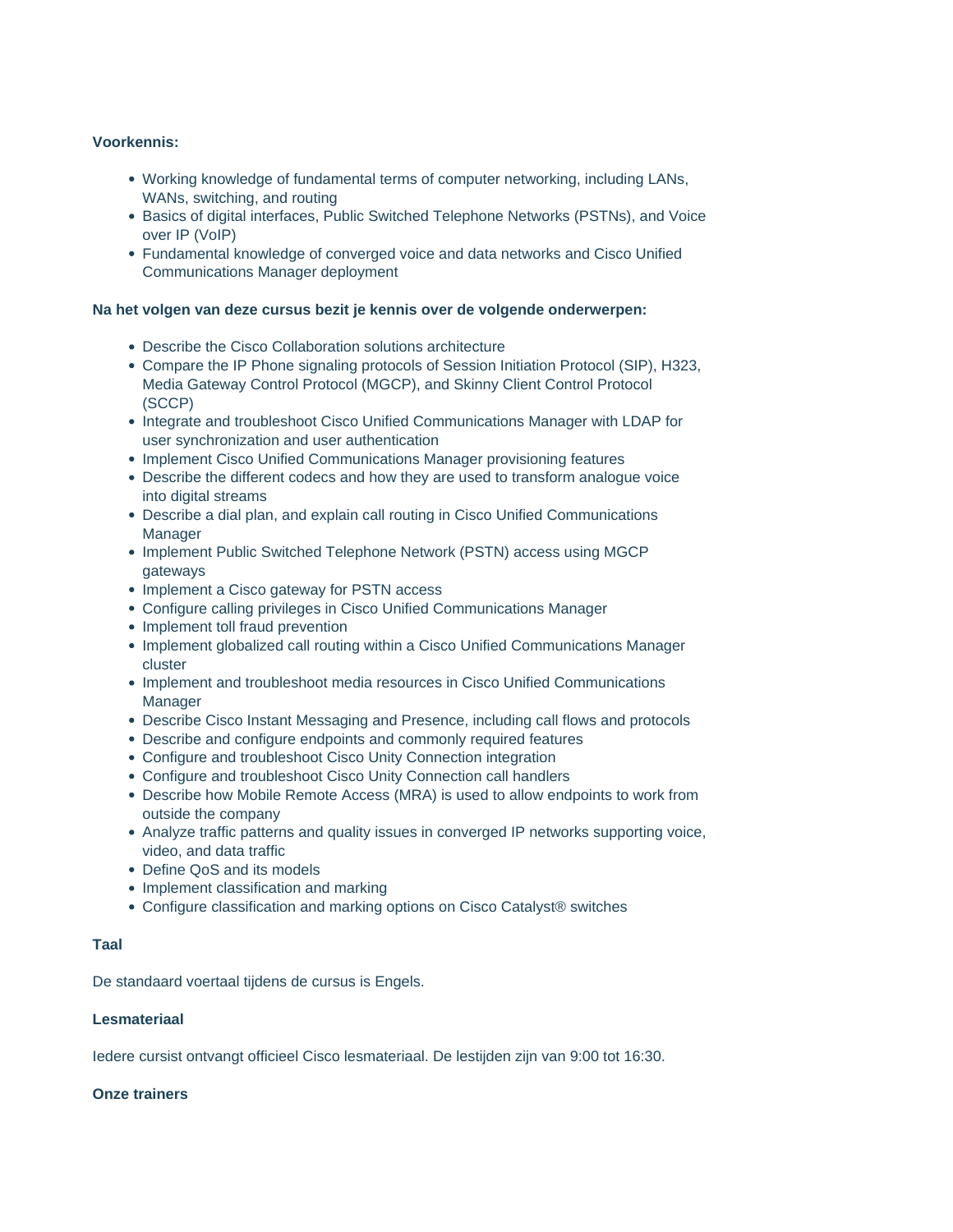Onze Certified Cisco Systems Instructors (CCSI) zijn expert in hun vakgebied en zijn gecertificeerd volgens de voorwaarden van Cisco. Naast het geven van trainingen werken ze ook in projecten en kennen als geen ander de dagelijkse praktijk. Daardoor weten zij waar cursisten dagelijks mee te maken krijgen en tegen aan kunnen lopen. Zij gebruiken daarbij hun praktijkervaring ter verrijking van de theorie in de klas.

#### **Examenvoorbereiding en aanmelden**

Naast het volgen van deze cursus raden we je aan om eerst ervaring op te doen voordat je de examens doet. De Cisco examens worden afgenomen door Pearson Vue op een van hun de examencentra in Nederland. Ze kunnen op elke werkdag worden ingepland.

#### **Hercertificeren**

Het **Implementing and Operating Cisco Collaboration Core Technologies (CLCOR) 350-801** certificaat is 3 jaar geldig vanaf de datum dat het examen is behaald. **Bekijk hier het hercertificeringsbeleid.**

# **Trainingsvormen**

Je hebt de keuze uit verschillende trainingsvormen: Online Virtual Classroom, Klassikaal (open inschrijving) of In-company training.

#### **Online Virtual Classroom**

De Online Virtual Classroom training kun je volgen op je eigen werkplek of thuis. Technisch gezien kan iedereen de training volgen. Hiervoor heb je een laptop of PC nodig (eventueel een tweede monitor) en een stabiele internetverbinding. Er is tijd voor persoonlijke aandacht, de trainer kan eventueel op jouw scherm mee kijken om al je vragen te beantwoorden. Bij Online trainingen ontvang je dezelfde kwaliteit en service die je van ons gewend bent. Bekijk hier de trainingsdata en schrijf je direct in.

**Klassikaal (open inschrijving)** Bij deze klassikale training zijn medewerkers van verschillende bedrijven aanwezig. Daardoor kun je al deelnemen vanaf 1 persoon, en profiteer je toch van een aantrekkelijk groepstarief. Volledig verzorgd, inclusief een uitgebreide lunch. Bekijk hier de trainingsdata en schrijf je direct in.

**In-company maatwerk**

Onze in-company training wordt specifiek op jouw onderneming toegespitst. In een persoonlijk telefoongesprek of via e-mail brengen we je situatie, werk- en leerdoelen in kaart en adviseren we jou welke oplossing het best aansluit. De ervaren en gespecialiseerde trainer(s) behandelen alleen datgene wat voor jouw werksituatie belangrijk is. Dat maakt onze maatwerk trainingen effectief. Maatwerk trainingen kunnen we in het Nederlands of Engels verzorgen. Voor informatie over de incompany maatwerk training kun je contact opnemen en een offerte aanvragen via deze link of telefonisch via 020-820 83 62.

#### **Exclusieve nazorg**

Heb je na het volgen van deze training nog vragen? Neem dan contact op via support@signon.nl. Je ontvangt bijna direct antwoord met extra uitleg; telefonisch of per email. Deze unieke nazorgservice is uitsluitend voor deelnemers van onze trainingen.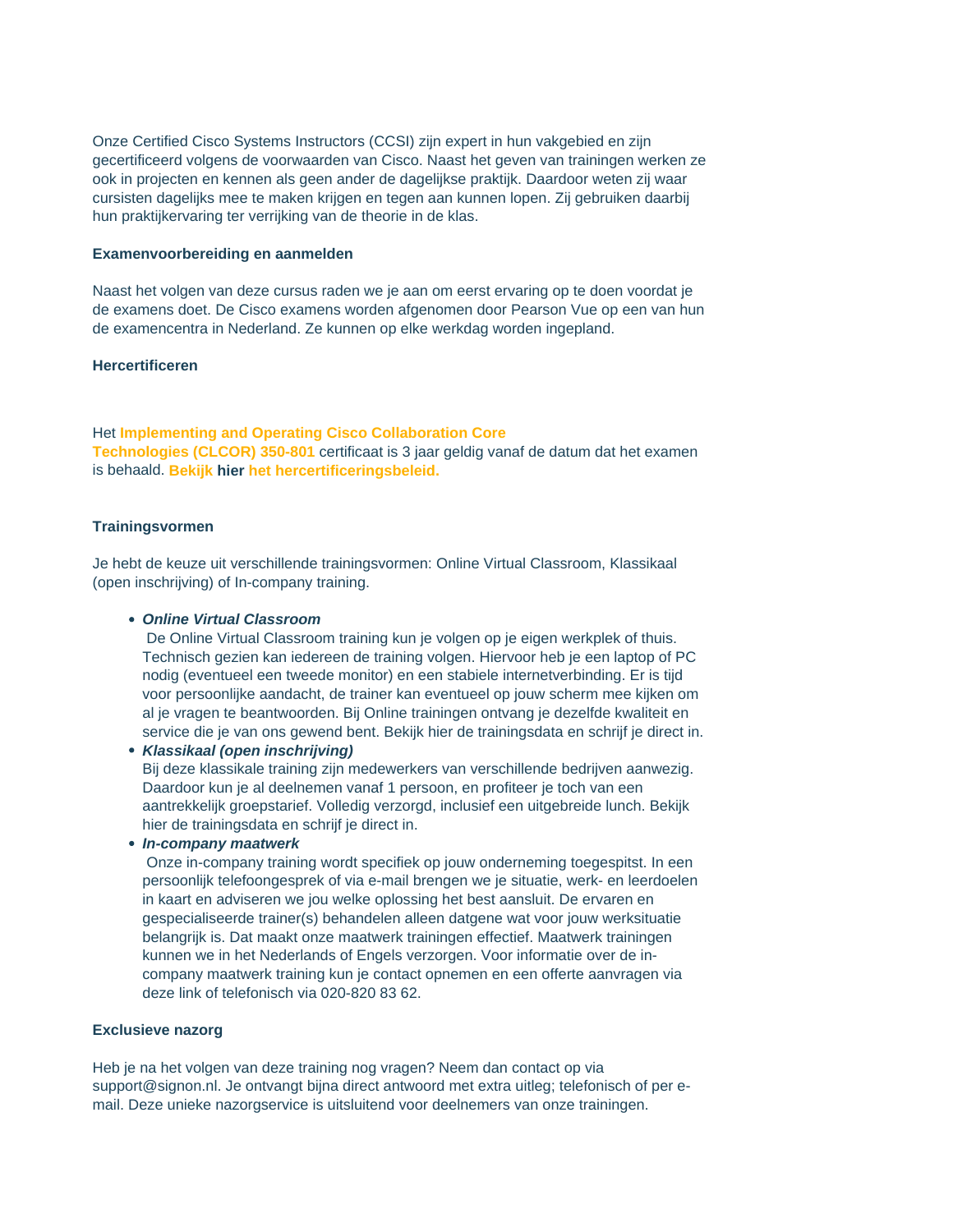# **Meer weten?**

Heb je vragen of wil je meer informatie? Of wil je weten of deze Implementing and Operating Cisco Collaboration Core Technologies (CLCOR) training bij jou past? Neem dan vrijblijvend contact op via info@signon.nl of bel ons op 020 820 83 62.

### **Lesprogramma**

Tijdens de training komen de volgende onderwerpen aan bod:

- Describing the Cisco Collaboration Solutions Architecture
- Exploring Call Signaling over IP Networks Bullet
- Integrating Cisco Unified Communications Manager LDAP
- Implementing Cisco Unified Communications Manager Provisioning Features
- Exploring Codecs
- Describing Dial Plans and Endpoint Addressing
- Implementing MGCP Gateways
- Implementing Voice Gateways
- Configuring Calling Privileges in Cisco Unified Communications Manager
- Implementing Toll Fraud Prevention
- Implementing Globalized Call Routing
- Describing Cisco Instant Messaging and Presence
- Enabling Cisco Jabber®
- Configuring Cisco Unity Connection Integration
- Analyzing Quality Issues in Converged Networks
- Defining QoS and QoS Models
- Implementing Classification and Marking
- Configuring Classification and Marking on Cisco Catalyst Switches

# **Lab Outline:**

- Using Certificates
- Configure IP Network Protocols
- Configure and Troubleshoot Collaboration Endpoints
- Troubleshoot Calling Issues
- Configure and Troubleshoot LDAP Integration in Cisco Unified Communications Manager
- Deploy an IP Phone Through Auto and Manual Registration
- Configure Self-Provisioning
- Configure Batch Provisioning
- Explore the Cisco VoIP Bandwidth Calculator
- Configure Regions and Locations
- Implement Endpoint Addressing and Call Routing
- Implement PSTN Calling Using MGCP Gateways
- Configure and Troubleshoot Integrated Services Digital Network (ISDN) Primary Rate Interface (PRI)
- Examine Cisco IOS Gateway Inbound and Outbound Dial-Peer Functions
- Implement and Troubleshoot Digit Manipulation on a Cisco IOS Gateway
- Configure Calling Privileges
- Implement Toll Fraud Prevention on Cisco Unified Communications Manager (CUCM)
- Implement Globalized Call Routing
- Deploy an On-Premise Cisco Jabber Client for Windows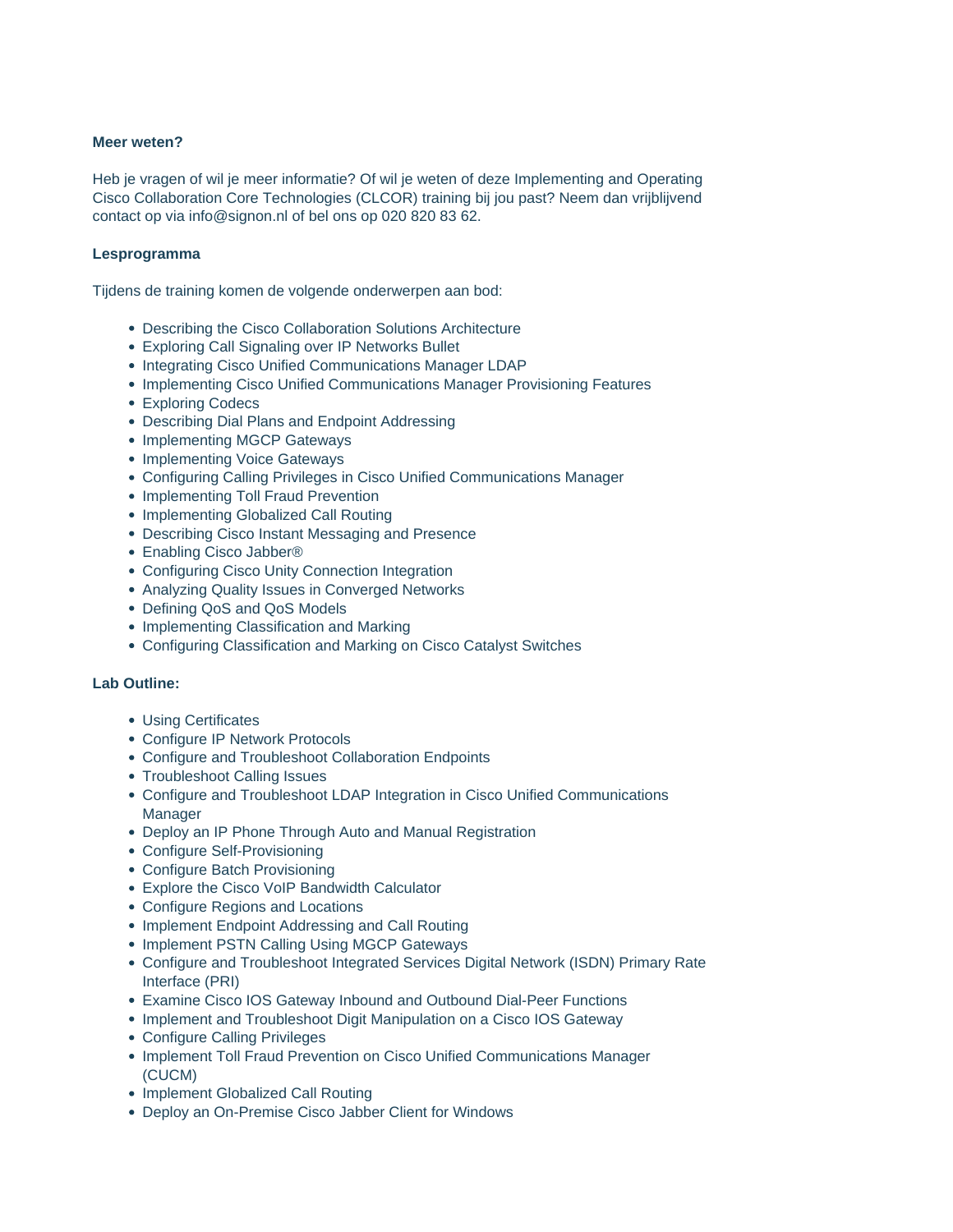- Examine the Integration between Unity Connection and CUCM
- Manage Unity Connection Users
- Enterprise Application Integration (EAI): Configure QoS

#### **Kosten training**

De training kost € 3.695,00 per deelnemer. Dit is inclusief alle officiële lesmaterialen en een certificaat van deelname. Bovendien kunnen cursisten die een training bij ons hebben gevolgd, een beroep doen op onze exclusieve nazorgservice. Er zijn dus geen bijkomende kosten achteraf. De prijs van de training is exclusief 21% BTW. Het BTW-nummer staat vermeld op de factuur.

#### **In-company groepstarief**

Als je je aanmeldt met een groep van vijf of meer personen voor een cursus op jouw bedrijfslocatie (in-company), dan kunnen wij een aantrekkelijk groepstarief aanbieden. Voor informatie over onze groepstarieven kun je contact opnemen en een offerte aanvragen via deze link of telefonisch via 020 – 820 83 62.

# **Goed om te weten**

### **Fiscaal aftrekbaar**

De overheid stimuleert kennis en kunde in Nederland. Daarom zijn de cursussen van SignOn (deels) fiscaal aftrekbaar. Hoeveel je mag aftrekken hangt af van jouw situatie. Wil je meer weten? Kijk op de website van de Belastingdienst.

#### **Werkgevers**

Als werkgever kun je de volledige opleidingskosten voor werknemers aftrekken als bedrijfskosten. Dit geldt voor de opleiding zelf, maar ook voor andere kosten als boeken, inschrijfgeld, administratiekosten, het certificaat of extra begeleiding. Bij SignOn zijn al deze kosten al bij de prijs inbegrepen.

#### **Particulieren**

Als je op eigen kosten een opleiding volgt, is die vaak aftrekbaar voor de inkomstenbelasting. Zo blijft doorleren betaalbaar. De opleiding of cursus moet wel relevant zijn voor je huidige of toekomstige werk. Als je meer dan € 250,- uitgeeft aan verplichte kosten voor een relevante opleiding of cursus, kun je maximaal € 15.000,- aftrekken. Kijk op de website van de Belastingdienst.

#### **Meer weten?**

Heb je vragen of wil je meer informatie? Neem dan vrijblijvend contact op via info@signon.nl of bel ons op 020 – 820 83 62.

# **Lesmethodes**

Kies de lesmethode die het best bij je past. Deze training kun je op de volgende manieren volgen:

# **Klassikaal online**

Deze virtual classroom training volg je vanaf kantoor of vanuit huis. Je hebt direct contact met de trainer en andere deelnemers. De trainer begeleidt je bij eventuele vragen en kan indien nodig op jouw scherm